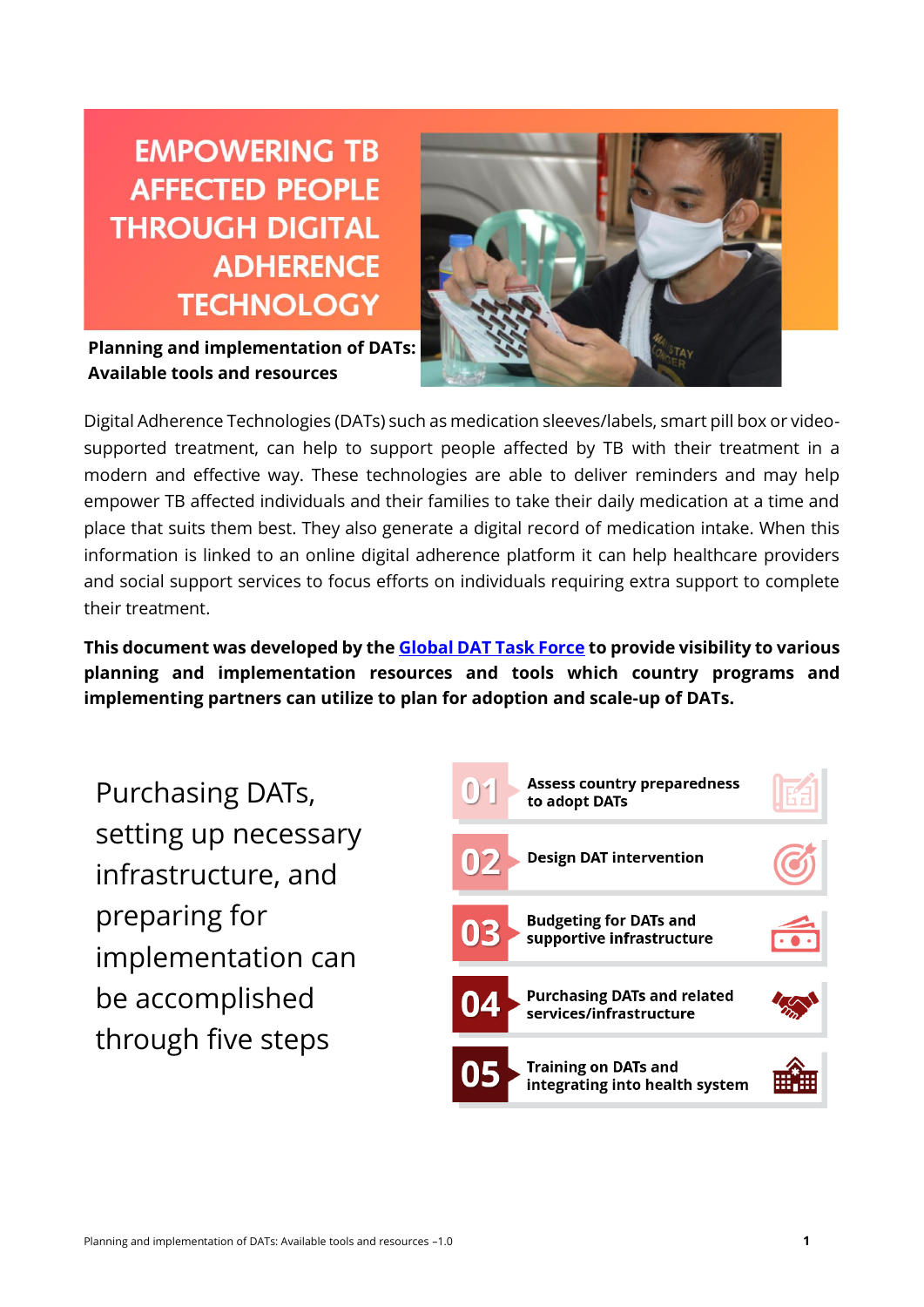# $0<sup>1</sup>$

## **Assess country preparedness to** adopt DATs



The implementation approach for DATs is largely dependent on the level of country experience with DATs or other digital health products.

For countries without any prior experience with implementing DAT's, it is important to assess the factors at right. For instance, if a country has implemented digital health projects previously, there may already be existing infrastructure available for DATs. Similarly, it is critical to understand the extent to which the target population has access to specific technologies such as smart- or feature phones, mobile data, or Wi-Fi. This also accounts for access to infrastructure such as computers or tablets at the health facility for providers to view the online adherence platform.

#### **Assess country preparedness for DATs**

- Existing DAT project(s)
- Target population for DAT use
- Available infrastructure (e.g. telecom and hosting providers, services, and mobile) phone network coverage
- Hosting and data regulations
- Technology access

This step will establish the technical groundwork for DATs to function effectively in subsequent phases of implementation.

For countries with DAT experience and infrastructure in place, DAT interventions can be scaledup at an accelerated pace.



# **Available tools / resources**

**WHO Handbook for the use of digital technologies to support TB medication adherence (2019)**

Chapters 1 and 2: Assessing the digital health landscape and selecting the DATs include high-level considerations that will help to assess the country preparedness to adopt DATs.

Available: **English, French**, and **Russian**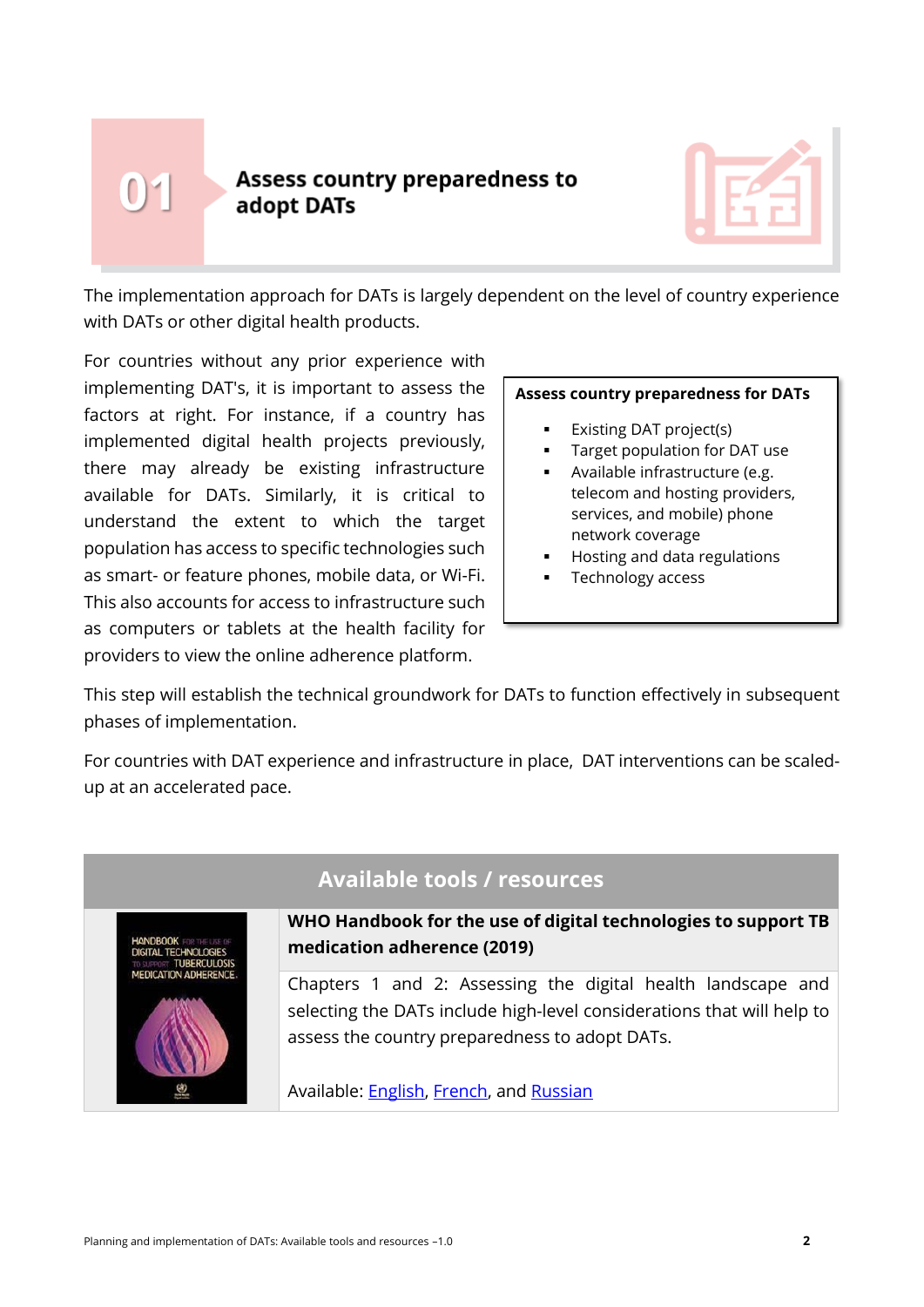02

# **Design DAT intervention**



An effective intervention goes beyond simply providing the DAT products to persons affected by TB. In fact, without a platform for providers to view adherence data, most DATs themselves are not particularly useful.

The DAT products and adherence platform must be paired with support follow-up actions for persons when they don't engage with their DAT and/or miss doses.

When designing such an intervention and choosing the combination of products and platform for a particular context, it's critical to collaborate with relevant in-country stakeholders. This will enable to plan for a smooth transition from the current standard of care.





1. Products: Digital Adherence Technologies Enable (daily) interaction to log treatment adherence

2. Platform Adherence data recorded, analyzed, and accessible on online platform

3. Program / Providers Targeted follow up actions and support by providers, based on adherence

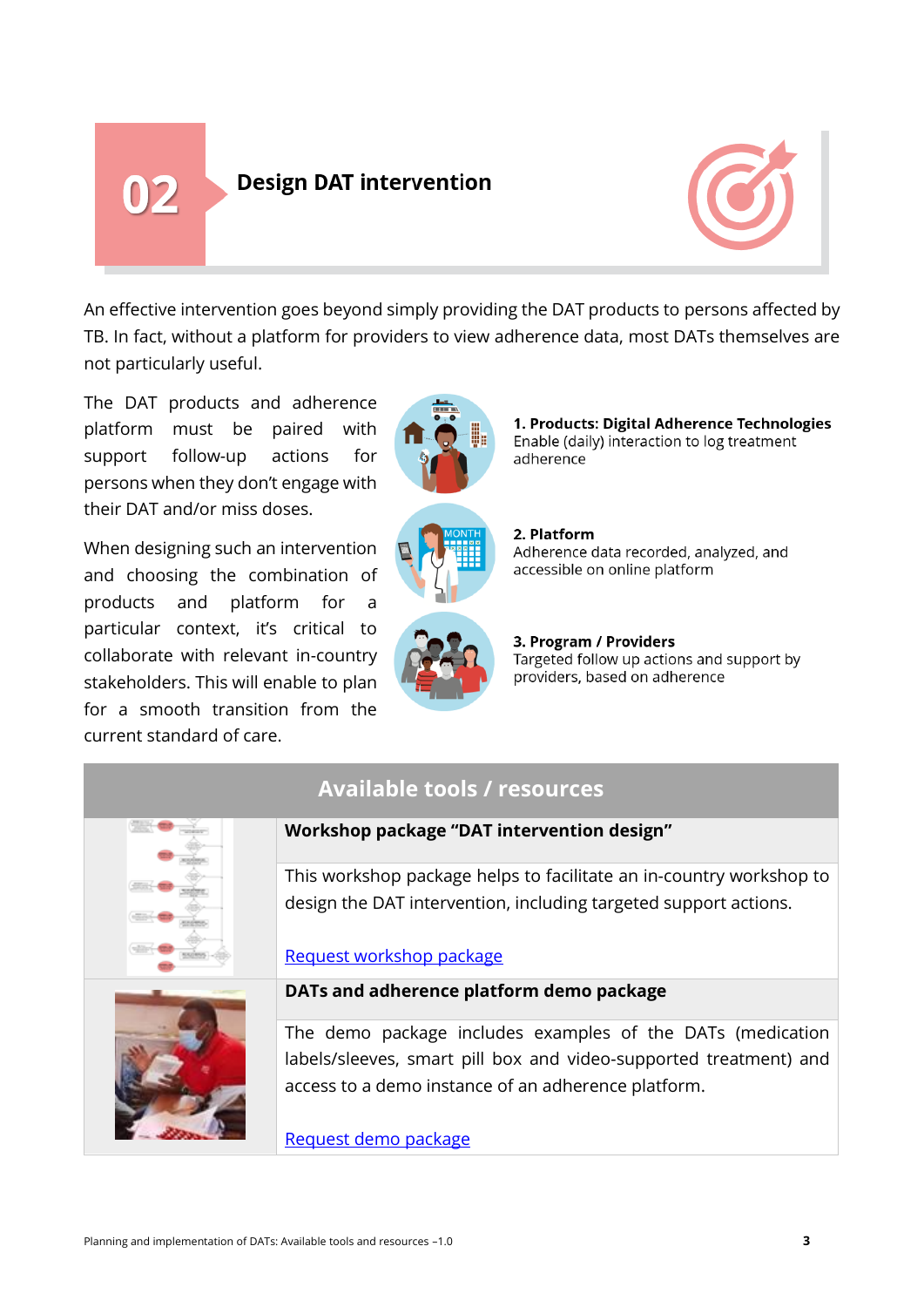

## **Budgeting for DATs and supportive** infrastructure



Several factors influence the per person cost of implementing and scaling DATs. These include Capital Expenditures (CAPEX), the cost of purchasing and setting up DATs, as well as Operating Expenditures (OPEX), the ongoing cost to operate DATs.

To fully contextualize CAPEX, costs should be considered on a per person on TB treatment basis, as some DATs can be used multiple times. While it can be easy to overlook OPEX, appropriately budgeting for operating expenditures is critical for an effective DAT deployment.



To simplify the budgeting process across CAPEX and OPEX, the ASCENT project has developed an easy-to-use tool to estimate the total cost of ownership for DAT deployments. This tool can be customized to specific country contexts and various combinations of DAT products.

| <b>Available tools / resources</b>                                                                                                                                                                                                                                                                                                                                                                                                                                                                                             |                                                               |  |
|--------------------------------------------------------------------------------------------------------------------------------------------------------------------------------------------------------------------------------------------------------------------------------------------------------------------------------------------------------------------------------------------------------------------------------------------------------------------------------------------------------------------------------|---------------------------------------------------------------|--|
| Tutal Good of Oneversity Tool, GATs for TD Treatment   Data Inputs                                                                                                                                                                                                                                                                                                                                                                                                                                                             | <b>Total Cost of Ownership (TCO) Tool</b>                     |  |
| <b>Extra dia constituit con</b><br>\$100 \$10 percent excitation can ad heat contains \$1.50                                                                                                                                                                                                                                                                                                                                                                                                                                   | The DAT TCO Tool can be used to generate country and setting- |  |
| <b>Searche custom of years you wind to elect it</b><br>tion to expect mode of the Mondayle or both who ad in pair fol-<br>the fire a minor contract of the bibliothers and builder who will be under the<br><b>L. Miller of the Card State</b><br><b>Statement Street</b><br><b>Street Supervisor Trac</b><br>$10-16$<br><b>Breakfield</b><br>3. Subject that permanentages (for of \$4.5 Th performs, that will your work performant but the<br>弖<br><b><i><u>Statistics Statistics</u></i></b><br><b>Use Leaster Texting</b> | specific cost estimates.                                      |  |
|                                                                                                                                                                                                                                                                                                                                                                                                                                                                                                                                | <b>ASCENT Total Cost of Ownership Tool</b>                    |  |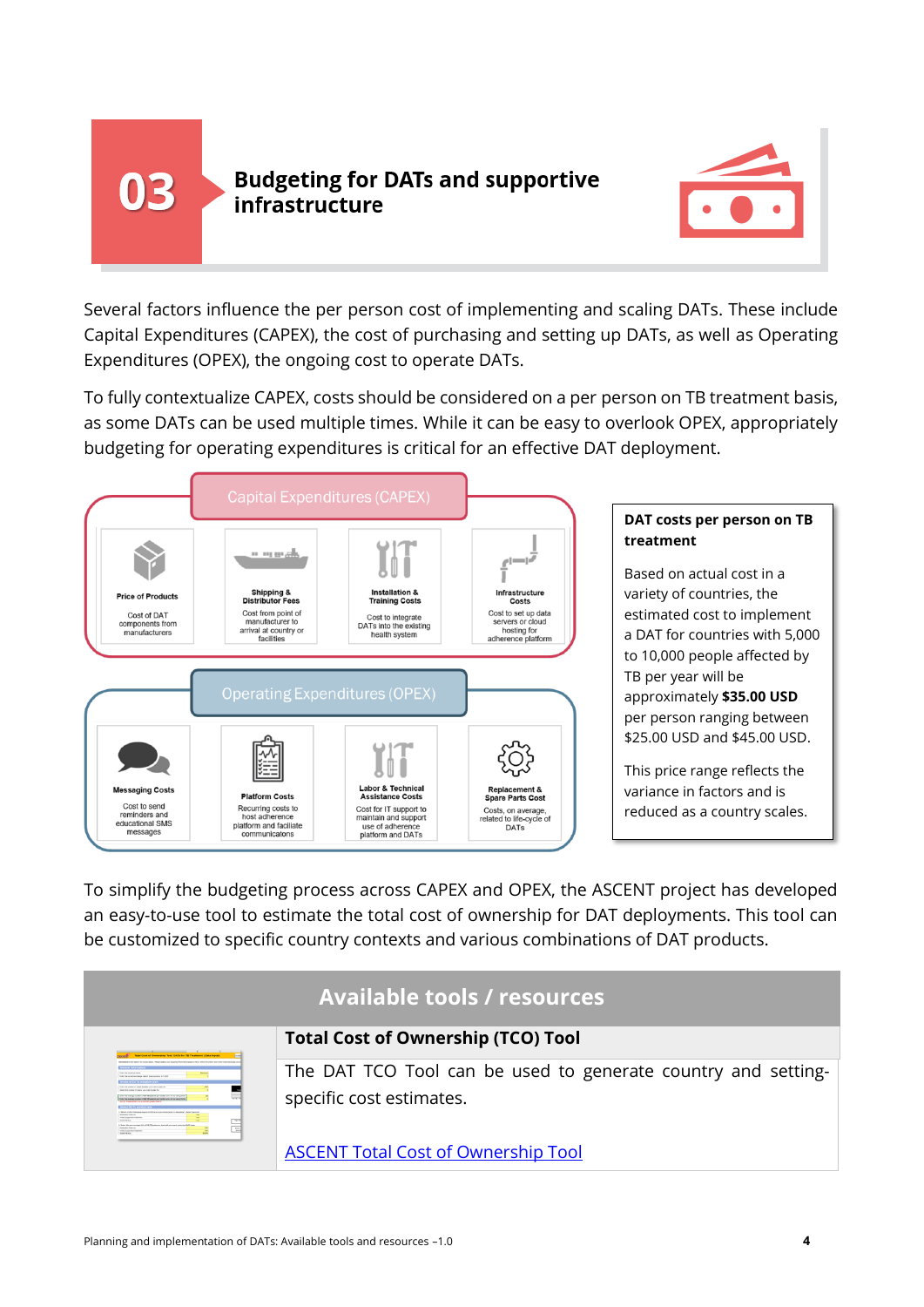



#### **Adherence platform**

Deployment of an online adherence platform can be done through global cloud hosting (e.g. Microsoft Azure, Amazon cloud services or Google), in-country cloud, or on-premises hosting.



There are benefits and challenges to each option. Deciding on the most appropriate option should be based on scale, country data regulations, budget considerations, and functionality needs. As part of the preparedness assessment for DAT adoption (Step 1), hosting and data regulations should be evaluated up front to better understand the available options.

#### **Digital Adherence Technologies and related Infrastructure**

When purchasing DATs, it is important to account for technological requirements. If the target population does not have access to required technology/infrastructure, another DAT option may be preferable, or budgets should account for e.g., provision of feature/smart phones and mobile data or WiFi. Different avenues exist to purchase DAT products and supportive infrastructure. Implementers should be clear on these steps before deciding on a DAT option(s).

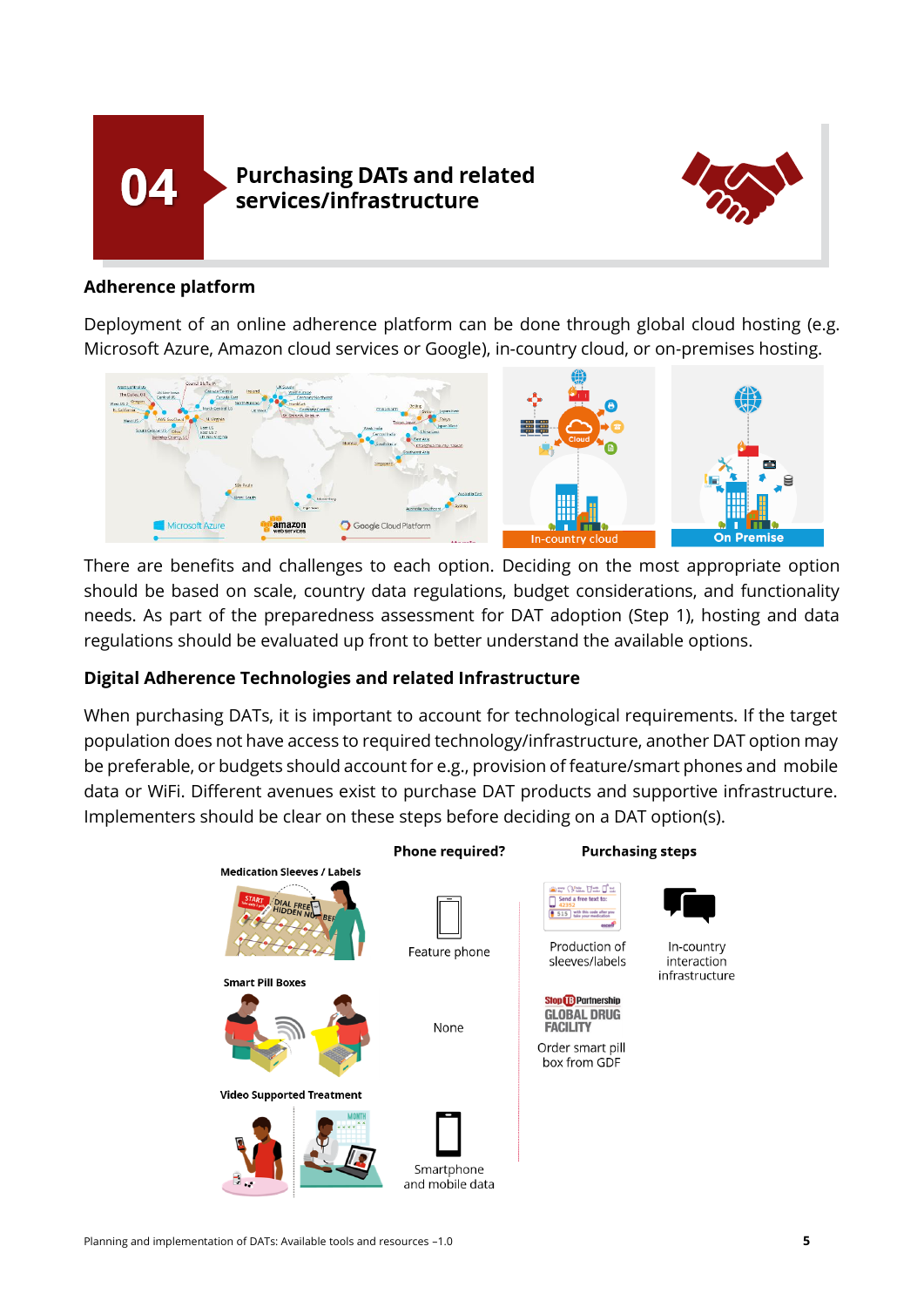# **Available tools / resources**

#### **Templates for production of medication labels/sleeves**



Everwell Health Technologies and the ASCENT project have developed templates for medication labels and sleeves that can be downloaded, customized and printed locally for the medication sleeve/label DAT.

#### [Request templates for medication labels or sleeves](https://www.digitaladherence.org/support/)



**Technical document to order smart pill box through the Global Drug Facility (GDF)**

GDF offers a smart pill box package that includes the DAT and 3 years of prepaid data that can be used globally. The package can ordered easily through the GDF catalogue.

#### [Global Drug Facility Website](http://www.stoptb.org/assets/documents/gdf/drugsupply/TIN_SMCK.pdf)



**Request for Proposals (RFP) to set up and manage in-country (cloud) hosting of adherence platform** This RFP package outlines the technical and operational

requirements for in-country hosting of a digital adherence platform (here: Everwell Hub) and can be used to solicit bids from potential vendors.

#### [Request RFP package](https://www.digitaladherence.org/support/)

ASCENT ANNOUNCEMENT: REQUEST F

**Request for proposals (RFP) to set up and manage in-country interaction/messaging infrastructure**

This RFP package outlines the technical and operational requirements to implement and maintain the technical communication infrastructure to facilitate incoming and outgoing interactions with an adherence platform and can be used to solicit bids from potential vendors.

[Request RFP package](https://www.digitaladherence.org/support/)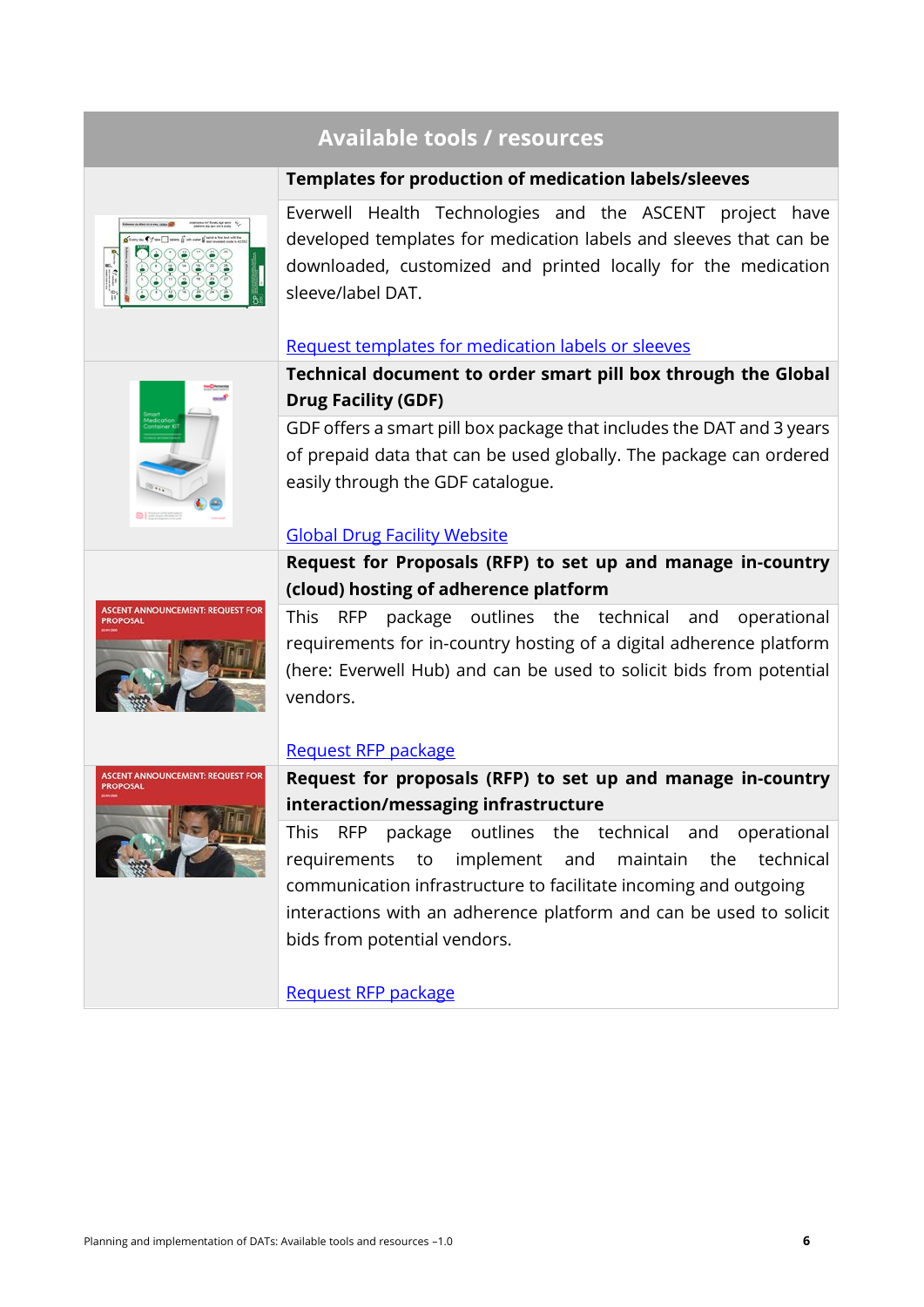05

# Training on DATs and integrating into health system



As with any new health technology, DATs must be integrated into the existing health system and provision of care to maximize impact.

Staff need to be trained on both the DATs and the platform.

Materials are disseminated to sensitize a wide range of groups to DATs, and a support mechanism is developed to help answer questions from providers.



1. Staff training on DATs and platform To build capacity of (health) staff on DATs to strengthen patient support



2. Materials for patients, staff and program Leaflets, booklets, posters, step by step guides, instructions. DAT illustrations



3. Staff support mechanism To provide support and answer questions from staff

| <b>Available tools / resources</b> |                                                                                                                                                                                                                                                                                                                                                                                   |  |
|------------------------------------|-----------------------------------------------------------------------------------------------------------------------------------------------------------------------------------------------------------------------------------------------------------------------------------------------------------------------------------------------------------------------------------|--|
|                                    | Workshop "DATs, platform and intervention for staff"                                                                                                                                                                                                                                                                                                                              |  |
|                                    | This workshop package helps to facilitate a one- or two-day training<br>for providers and other staff at facilities that introduce DATs. It<br>includes presentations, exercises and other training materials that<br>can be customized.<br>Request workshop package                                                                                                              |  |
|                                    | Support materials for persons using DATs, staff and program                                                                                                                                                                                                                                                                                                                       |  |
| ascen                              | The ASCENT project developed various materials such as:<br>Instructional booklets for medication label/sleeve, smart pill<br>box and video supported treatment<br>Guidance documents for staff and program to manage DATs<br>Dosing instruction stickers and placemats<br>Frequently Asked Questions (FAQ) knowledgebase to answer<br>questions from staff and persons using DATs |  |
|                                    | <b>Request support materials</b>                                                                                                                                                                                                                                                                                                                                                  |  |